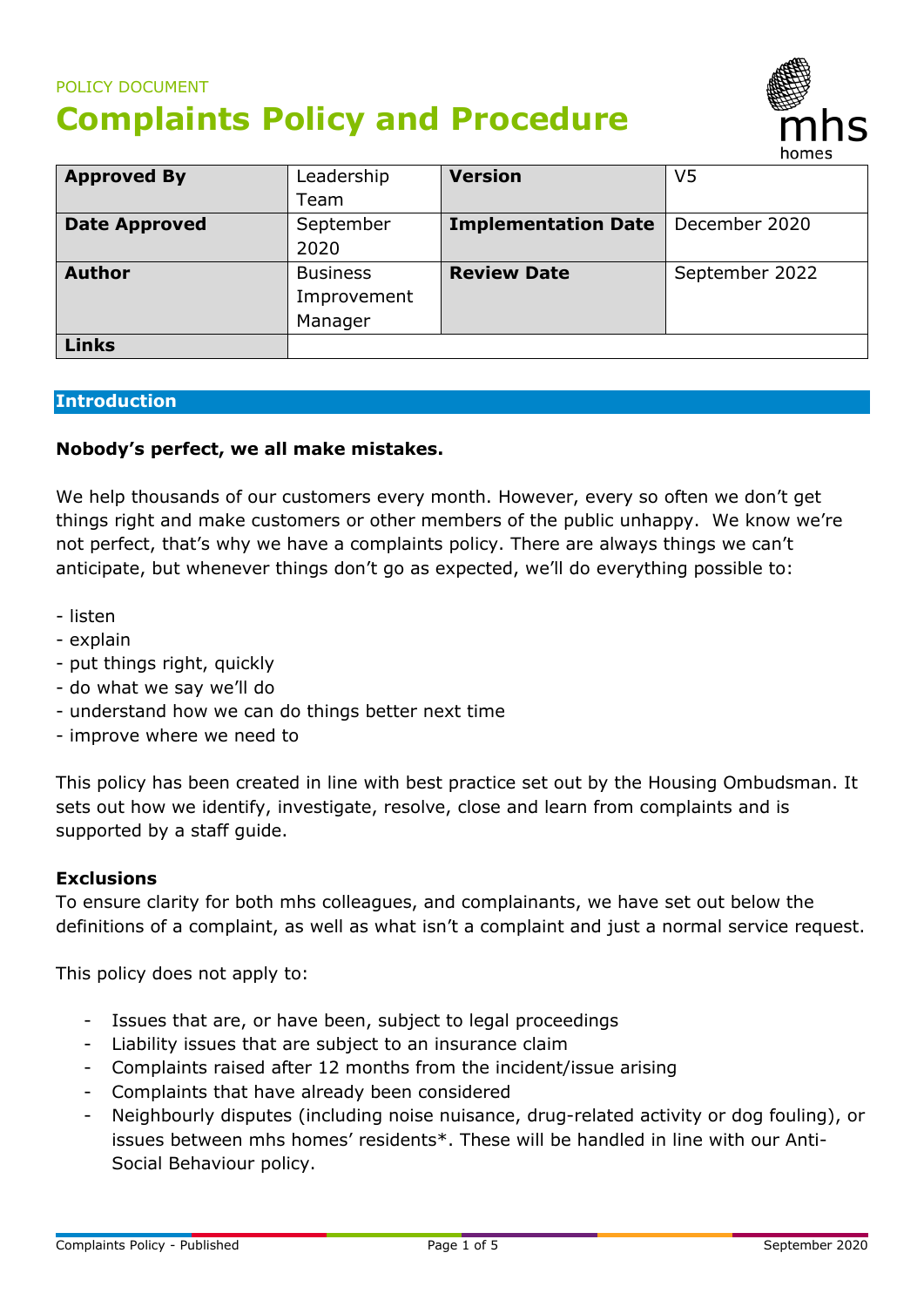\* Except where you have informed us of anti-social behaviour, and are not happy with how your case has been handled, or feel we haven't followed our anti-social behaviour policy

### **Discretion**

We reserve the right to use discretion when applying this policy, and may deal with a complaint differently where individual circumstances apply. Any discretion will be applied fairly and appropriately, and all complaints will be progressed as far as possible to maximise the opportunity to resolve a complaint.

### **Policy**

# **Identify**

Complaints come in all shapes and sizes and can be received in all sorts of ways. We welcome complaints as a learning opportunity, and accept complaints from everyone, be that current or former customers, or members of the public. We also accept complaints from Designated Persons, such as Local Councillors or Members of Parliament (MPs). If you'd like your Local Councillor or MP to raise a complaint on your behalf, we'll need to see that you've given them permission to speak to us.

### **Definition of a complaint**

A complaint is an expression of dissatisfaction , however made, about the standard of service, actions or lack of action by mhs homes, our colleagues, or those acting on our behalf, affecting an individual resident or group of residents.

A service request, and therefore not applicable to this policy, is defined as:

A requirement for a service to be provided, e.g. a new repair is required that we've not previously been informed about

If a complaint is about one of our colleagues then we'll investigate it in line with this policy. If this investigation results in questions around the employee's conduct, any required action will follow our Staff Disciplinary Policy and the investigation will pass to the individual's line manager. You will be made aware of what went wrong and our learnings from these complaints.

### **Informing us of your complaint**

If you aren't happy with what we do you can let us know in whatever way you choose**.** The sooner the better as we can't investigate a complaint after 12 months.

- If you are a current customer, you can report your complaint through My Account.
- If you don't have a My Account, or you're a member of the public, you can give us a call, drop us an email, pop in and see us, send us a tweet or put pen to paper and post us a letter – no matter how you let us know; we'll deal with it.

All complaints will be taken seriously and sorted out quickly, where possible, by our frontline colleagues.

Sometimes we can apologise and put things right straight away but in other times we may need to pass a complaint to be looked at by one of our complaint investigators.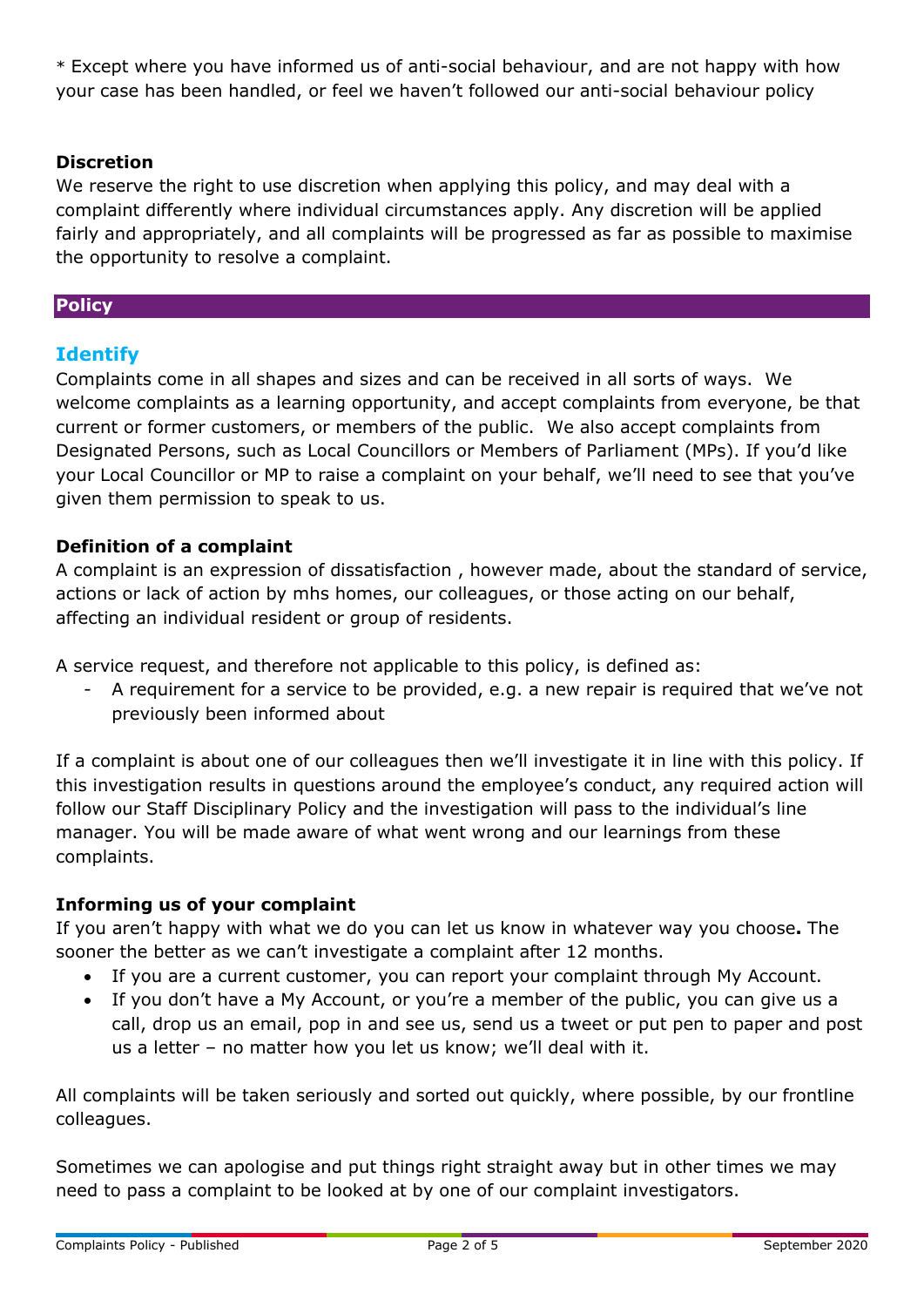If the complaint requires an investigation, it will be formally acknowledged within one working day.

We'll only investigate issues that are raised with us at the beginning of a complaint. If further issues occur during the time of a complaint investigation that aren't related to the original complaint, these will not be considered in the investigation and you will need to raise a new complaint or service request.

# **Investigate**

If we can't put a complaint right straight away, then we'll allocate a complaint investigator. They'll work closely with the you to make sure they really understand the cause of the complaint. The investigator will be your single point of contact. You can't choose who you would like to investigate your complaint, but we'll make sure all complaints are allocated fairly.

The investigator will continue to keep you in the loop by letting you know exactly what they need to look into in order to resolve the complaint. If the issue is complicated, the investigator will get support from an appropriate colleague and any delay will be explained to you so you are kept informed of progress.

As a current customer, you can view the progress of your complaint in My Account.

Anyone who doesn't have My Account can request an update through your Complaint Investigator. If there are agreed extenuating circumstances and additional time is required to make sure the complaint is thoroughly and fairly investigated, you'll be informed of this, and be provided with a date by which we'll aim to resolve the complaint.

All complaints are subject to quality monitoring by our Customer Experience Team to ensure complaints are being handled effectively and fairly.

# **Resolve**

We aim to resolve all complaints within 7 working days from the date you raise the issue with us. If there are circumstances which mean we need longer to resolve the complaint, you will be informed of this.

If there's evidence that something's gone wrong, we'll offer:

- a meaningful apology
- an explanation
- money if someone's been left out of pocket
- a goodwill gesture if deemed necessary
- what we've learnt & what we want to improve

If we need to do something to put things right, we'll agree with you what needs to be done and when it will be done by. The complaint investigator will coordinate all actions that need to be completed, working with you throughout.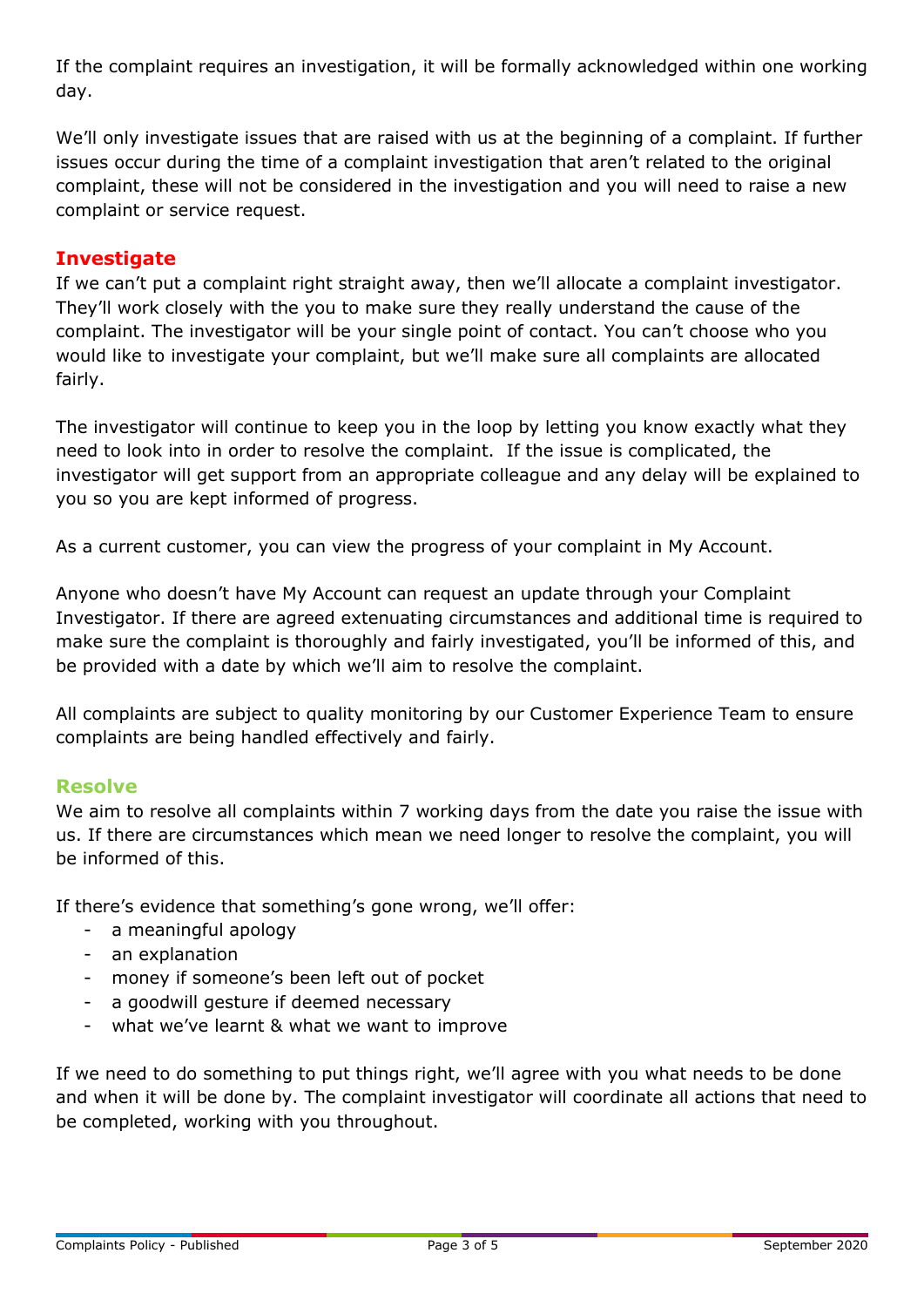# **Closure**

A complaint may be closed for a number of reasons. These include:

- A resolution has been agreed with you, and all required actions have been completed
- No further contact has been received from you after 10 working days from the complaint being raised, despite attempted contact by the complaint investigator (unless you have made us aware of a potential delay)
- No further contact has been received from you after 20 working days from the last response, despite the complaint investigator trying to contact you (unless you have made us aware of a potential delay to responding)

### **Appeal**

Sometimes you might feel we've not properly investigated your complaint in line with our policy, or may disagree with the outcome the complaint investigator has come to. If this is the case, you can request an appeal of your complaint.

In your appeal request, you must make clear what aspect of the investigation you are not happy with, or why you disagree with the outcome, and what more you feel we should do to put it right. We can only accept appeals for complaints within one calendar month of a complaint being closed. Any appeals will be acknowledged within two working days. If you wish to make an appeal you can let your complaint investigator know, or email [complaints@mhs.org.uk.](mailto:complaints@mhs.org.uk)

An independent member of staff will be allocated to conduct the appeal. They'll speak to you to make sure they understand what you're unhappy with, explain what they need to do and a date they'll have this done by. They'll check to make sure this policy has been followed and let you know if any further action is needed. They look at and check the quality and detail of the investigation. You will receive an appeal outcome in writing, detailing the outcomes of the investigation and anything we could have done better. We aim to resolve all appeals within 15 working days from you making the appeal request.

At any point during the complaints process, you can refer your complaint to the Housing Ombudsman Service. They won't be able to investigate your case until 8 weeks after exhausting our complaints process, but they may be able to help you resolve it and provide you with support during our complaint investigation.

More information can be found at [www.housing-ombudsman.org.uk](http://www.housing-ombudsman.org.uk/)

### **Learn**

We'll get insight from what we learn through complaints and feedback and transform it into useful information. We share this with appropriate teams to help them make better decisions regarding our services and offer to customers.

We sometimes survey customers who have raised a complaint to find out how they felt their complaint was handled. If you'd rather not be involved in our surveys, you can let us know by emailing [complaints@mhs.org.uk.](mailto:complaints@mhs.org.uk) All information gathered through complaints and surveys is used anonymously to help improve our service, and no personal information is processed.